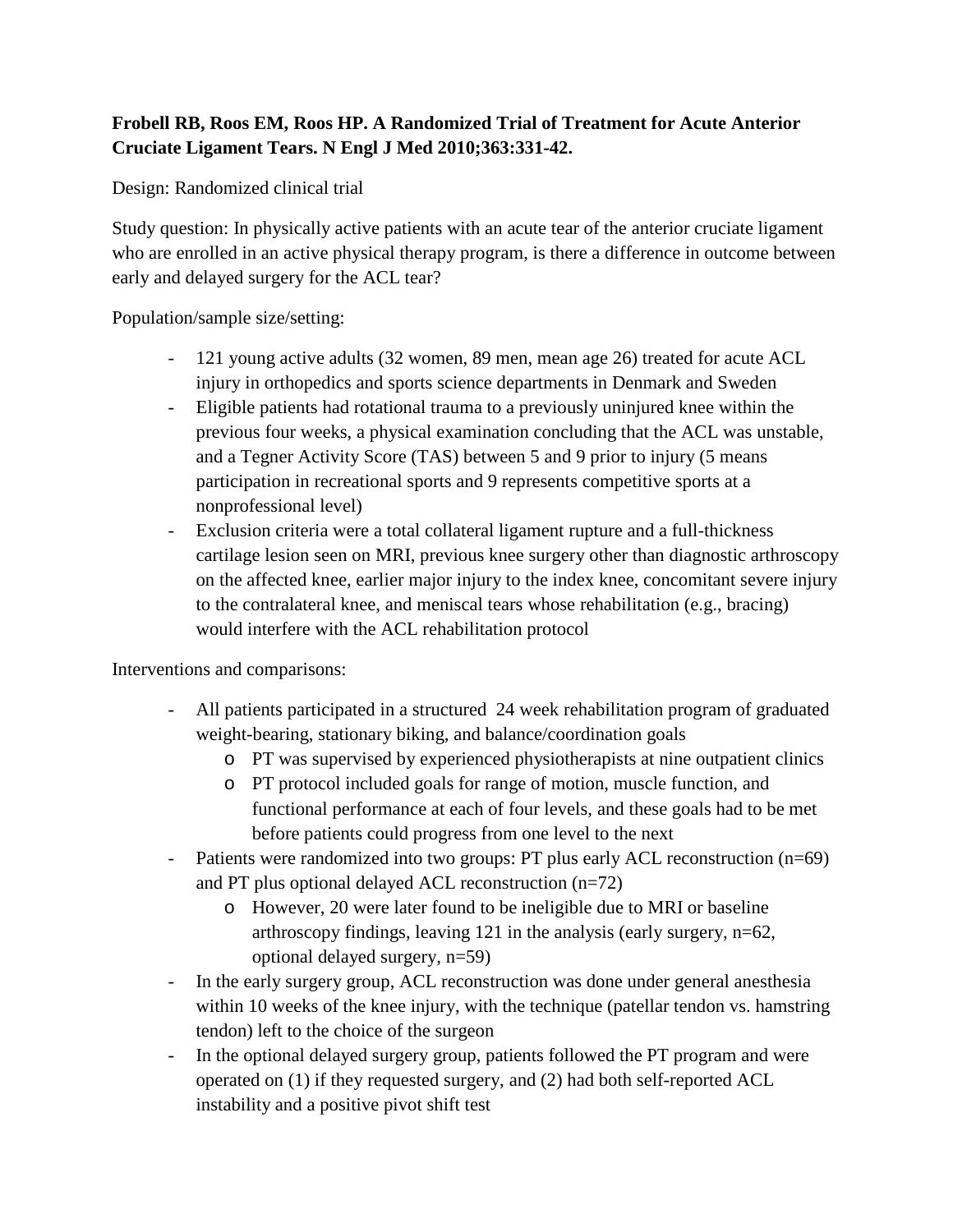## Outcomes:

- Outcome evaluations were done at 3, 6, 12, and 24 months after randomization
- Three outcomes were taken at each visit: the Knee Injury and Osteoarthritis Outcome Score (KOOS), the SF-36, and the TAS
- Primary outcome was the change from baseline to two years in four of the five subscales of the KOOS: pain, symptoms, difficulty in sports and recreational activities, and quality of life
	- o KOOS has a scale for activities of daily living (ADL) but this was specified as a secondary outcome
	- o The clinically meaningful difference between groups was set at 10 points for the KOOS
	- o Some exploratory outcomes were measured: the Lachman test for knee stability, results of the pivot shift test, and KT1000 arthrometry to assess anteroposterior translation of the knee joint
- In the 62 patients randomized to early surgery, 61 underwent early ACL reconstruction, and data were available for 62 patients at 24 months
- In the 59 randomized to delayed optional surgery, none underwent surgery at 3 months, 3 had surgery by 6 months, 13 had surgery by 1 year, and 23 (37%) had undergone surgery at 2 years
- At 2 years, both groups had improved equally in the 4 KOOS subscales which were the primary outcome: 39.2 and 39.4 in the early versus delayed groups respectively
- Some of the exploratory secondary endpoints favored the early surgery group over the delayed group; normal results on the Lachman test were recorded in 65% of the former and in 29% of the latter; normal results on the pivot shift test were reported in 75% and in 47% of patients respectively
- The two groups did not differ significantly with respect to the frequency of adverse events (3 ACL graft ruptures in the early surgery group and 1 in the delayed group)

## Authors' conclusions:

- In physically active adults with acute tears of the ACL, early ligament reconstruction does not measurably improve functional outcomes compared to optional delayed surgery
- If a structured physical therapy program is used as a first approach to these patients, more than half of ACL reinstructions may be avoided

## Comments:

- While the elements of the physical therapy exercises are illustrated in the appendix to the study, neither it nor the original study protocol clearly designate how many sessions of supervised PT were part of the rehabilitation program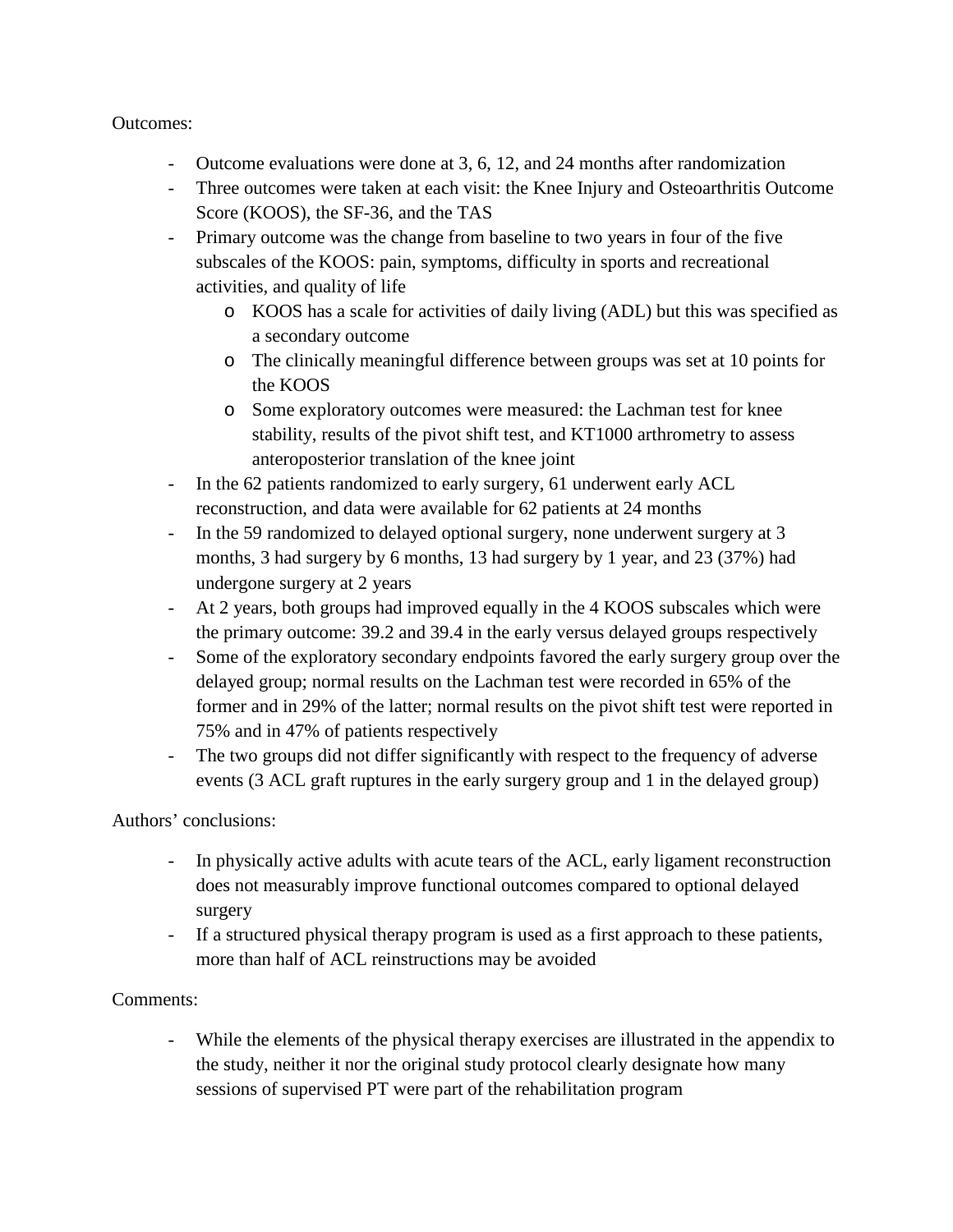- o Therefore, it is not clear whether the participants were given a small amount of direct instruction for home exercise, or whether they attended PT frequently for more extensive supervised exercise
- The study recruited participants who were more physically active than the general population; a minimum Tegner score between 5 and 9 was an entry criterion
	- o A Tegner score of 5 means participation in competitive sports and heavy labor; a score of 9 means competitive sports at lower divisions, just below that of professional or elite athletes
	- o The median Tegner score of 9 would mean that at least half of the participants were highly competitive athletes
- The authors used only four subscales of the KOOS as the primary outcome, and relegated the ADL part of the KOOS to the status of a secondary outcome (while retaining participation in sports as part of the primary outcome)
	- o This indicates the main interest of the authors in studying the effects of ACL reconstruction in a mainly sports medicine setting
	- o However, this may not limit the application to a less active population, since the differences between early and delayed ACL reconstruction would probably be more easily detected in people who are placing greater stresses on the knee joint
	- o On the other hand, the study population is also more likely than the general population to participate fully in a PT program structured around graduated levels of exercise, and referring a less active population to the same kind of program may not produce the same effects
- At the authors note, there was not a comparison with a sham operation, and studies comparable to those done for lavage in osteoarthritis of the knee and for partial meniscectomy in degenerative meniscal tears have not yet been done
	- o However, with lavage and meniscectomy, a sham operation is feasible because of the nature of the operations; ACL reconstruction involves drilling tunnels for threading the harvested ligaments, and a sham operation would be highly impractical
- Two years of followup is not sufficient to detect the occurrence of sequelae such as osteoarthritis, and the authors planned to publish a later followup study to detect such developments
- For both groups, fewer than half of the patients (44% of the early surgery and 36% of the optional delayed group) had returned to the pre-injury level of activity
	- o The median Tegner activity scale, which had been 9 in both groups, was also lower at 2 years (6.5 for the early surgery group and 5 for the optional delayed surgery group
- The tests for mechanical stability were done by an unblinded examiner, and assessment bias is a possibility